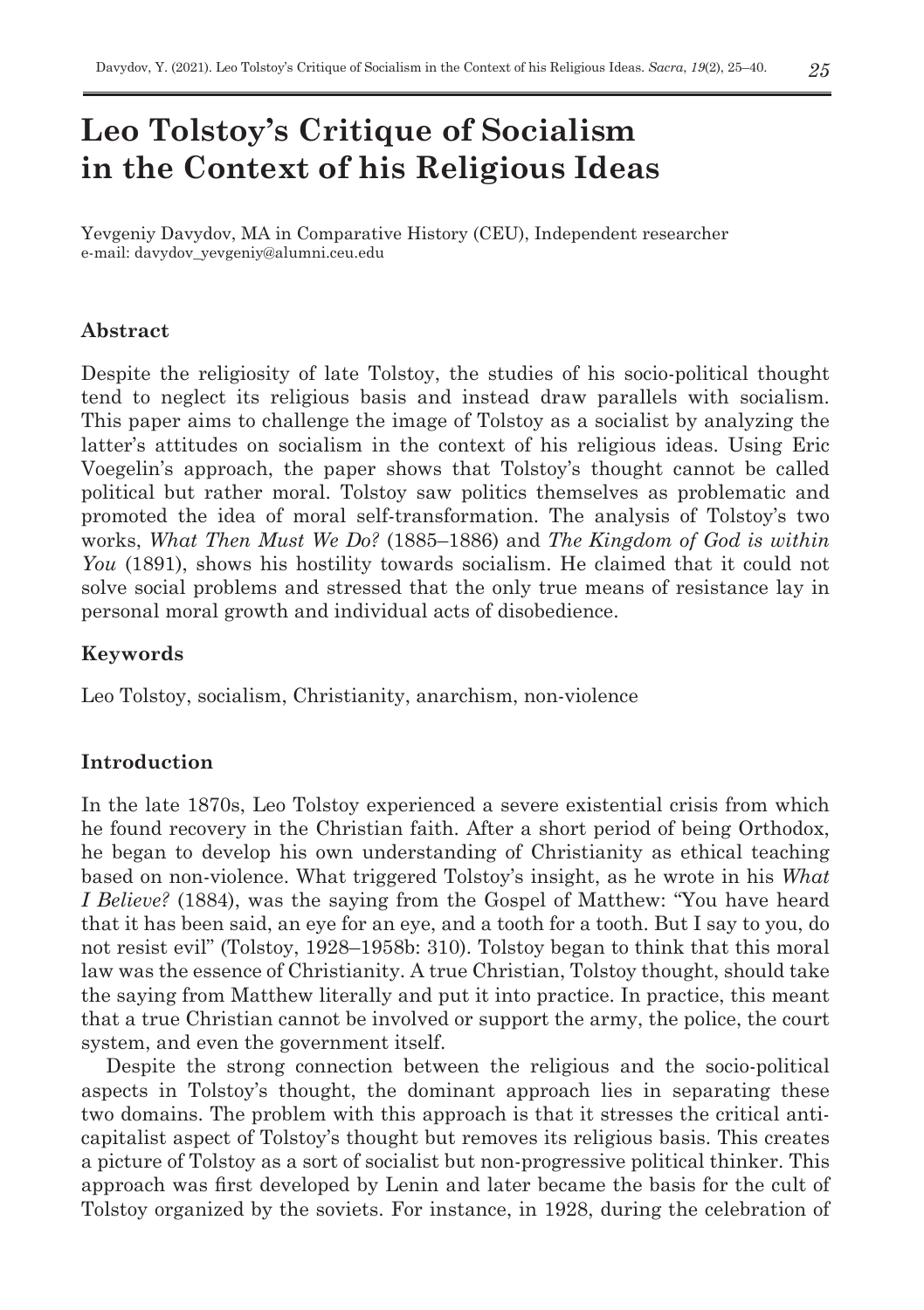Tolstoy's 100th jubilee, the soviets stressed this dualism of Tolstoy, namely his anti-capitalist protest on the one hand and his religiosity on the other. In a text dedicated to the jubilee Anatoliy Lunacharsky, People's Commissar for Education, stressed that Tolstoy's artistic talent was to be "praised" while his traits of a "peasant revolutionary" and "typical Tolstoyism" were to be "condemned" (Lunacharsky, 1963: 107).

This dualism was also promoted in the soviet publication project of all of Tolstoy's works. Although the collected works included religious writings of Tolstoy, the prefaces to them were made in the dualistic spirit. They tried to present Tolstoy as an anti-capitalist thinker with wrong religious prejudices. In a long preface to the collection of Tolstoy's religious works, Valentin Asmus characterized his thought as a deviated and weak protest against capitalism:

Tolstoy's call for the restoration of religiosity was, above all, a peculiar form of protest against the ethical unprincipledness of the ruling classes of capitalist society, although it certainly does not come down to this protest alone, being at the same time an expression of the weakness, inconsistency of Tolstoy's thought, and the archaism of its aspirations. (Asmus, 1957: IX)

The main purpose of the paper is to challenge the dualistic approach which emphasizes the anti-capitalist critique of Tolstoy but makes Tolstoy's religiosity look like an unnecessary deviation in contrast to his progressive and scientific socialism. Instead, the paper aims to stress the unity of Tolstoy's thought and its moral and religious basis. Tolstoy's social critique cannot be detached from his religious and moral outlook. Moreover, Tolstoy was familiar with socialism and devoted much attention to it in his works. He developed a moral critique of socialism and saw it as the only appropriate method of resistance to order in moral development and individual non-violent disobedience.

In the following part of the paper, I will provide a more detailed account of the dominant historiographic approach to Tolstoy, which traces back to soviet dualism. In order to highlight the moral character of Tolstoy's thought, I will further discuss Eric Voegelin's existential approach to ideas and the development of Tolstoy's religiosity. The final part of the paper will analyze Tolstoy's critical attitude on socialism as it is expressed in his two treatises on social issues, namely *What Then Must We Do?* (1885–1886) and *The Kingdom of God is within You* (1891) and Marxist reaction to Tolstoyism.

## **Leninist Critique and Contemporary Historiography on Tolstoy**

The tendency to divide Tolstoy's thought into seemingly opposite parts, namely anti-capitalist critique and religiosity, goes back to Lenin's critical article entitled *Leo Tolstoy as the Mirror of the Russian Revolution* (1908). In it, Lenin claimed that Tolstoy's philosophy was full of "glaring contradictions" (Lenin, 1973a: 205). For Lenin, the contradiction was between Tolstoy's harsh critique of the imperial regime and his non-violence as a non-adequate tool to struggle against it. For Lenin, Tolstoy's non-violence and religiosity was a reflection of specific social conditions of the Russian peasantry. In Lenin's words, Tolstoy reflected "both the inevitable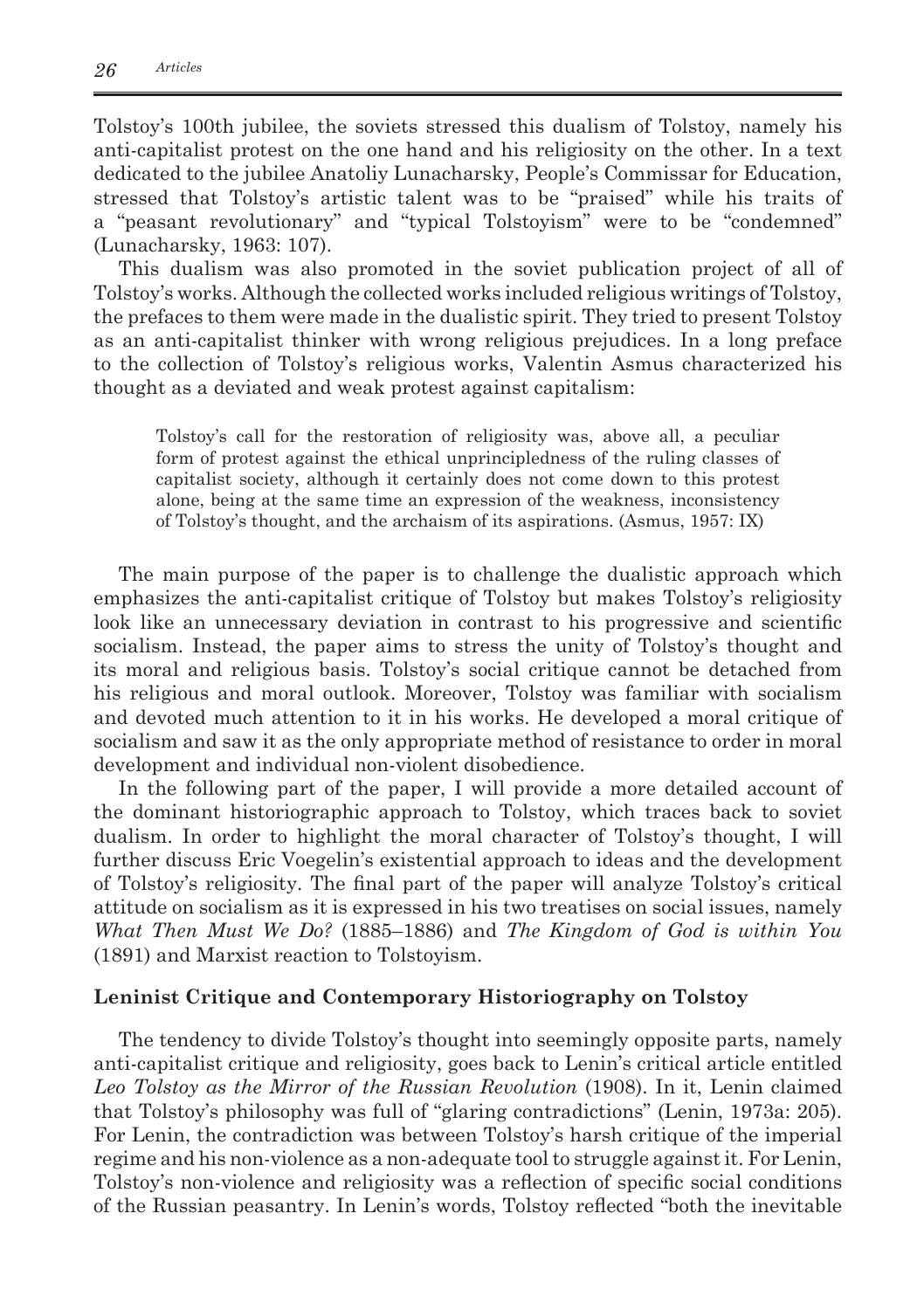beginning of the revolutionary struggle of the masses and their unpreparedness for the struggle" (Lenin, 1973a: 208). In an article entitled *L. N. Tolstoy and the Modern Labour Movement* (1909) Lenin contrasted Tolstoysim and the peasantry with the developing and growing proletariat. For Lenin it was the proletariat that was "becoming strong" and was "capable of struggle", and, by contrast, Tolstoy reflected the despair of the "perishing class" (Lenin, 1973b: 332).

The Leninist approach to Tolstoy was dominant in the soviet studies of Tolstoy and Tolstoians, and still remains influential in the post-soviet scholarship. The recent studies of Tolstoy's thought on society and politics still describe it as some form of peasant socialism and neglect its religious context. For instance, Yelena Meleshko (2006: 260-261) in her book on Tolstoy's ethics described Tolstoyism as a worldview that was a "peculiar form of Populism (Narodnichestvo)" and had "traits of theocratic socialism". Yefim Agarin in his work on pre-revolutionary Tolstoyan communes followed the same line of argument and described Tolstoyism as "a form of populism" and a reaction to "the development of capitalist relations" (Agarim, 2019: 206). Furthermore, Agarin separated two spheres of thought in Tolstoy, namely his religiosity and his social views, and stressed the independence of each sphere. In his presentation, the development of Tolstoy's philosophy looks like a constant oscillation between "abstract moral ideals" and a "social critique" (Agarim, 2019: 97).

This stress on the social and political and neglect of the religious is also characteristic of the Western historiography on Tolstoy. Unlike the Post-soviet, it does not characterize Tolstoy's thought as populist-socialist but stresses parallels with other radical political philosophies. Alexandre Christoyannopoulos in his recent monograph on the political thought of Tolstoy described him as "a Christian anarcho-pacifist iconoclast" (Christoyannopoulos, 2019: 213). In his book, Christoyannopoulos also downplayed the role of religion in Tolstoy's political thought. He noted that although Tolstoy considered his anarchism as following from Christianity, what Tolstoy meant by that was "effectively a type of (pacifist) anarchist society" (Christoyannopoulos, 2019: 58).

## **Eric Voegelin's Approach to Ideas**

In order to distinguish Tolstoy's thinking from some kind of peasant political sentiments and some forms of socialist political philosophies I will use the approach of Eric Voegelin, a German-American political philosopher. The Voegelinian notion of the political makes it easier to distinguish Tolstoy from political philosophy and highlight the peculiar moral character of his thought. Voegelin developed an understanding of political philosophy as a reaction to precarious human existential situation and distinguished it from religion. While the first attempts to build a "shelter" in the world, the latter abandons this idea and aims for personal transformation.

Voegelin developed his existentialist approach in a draft written in 1940 but discovered only in the 1990s (Voegelin, 1997). The text was apparently meant to be an introduction to his abandoned project of *History of Political Ideas*. In the text, Voegelin described political ideas as a means to overcome the specific human existential situation. Humans find the world to be unstable, meaningless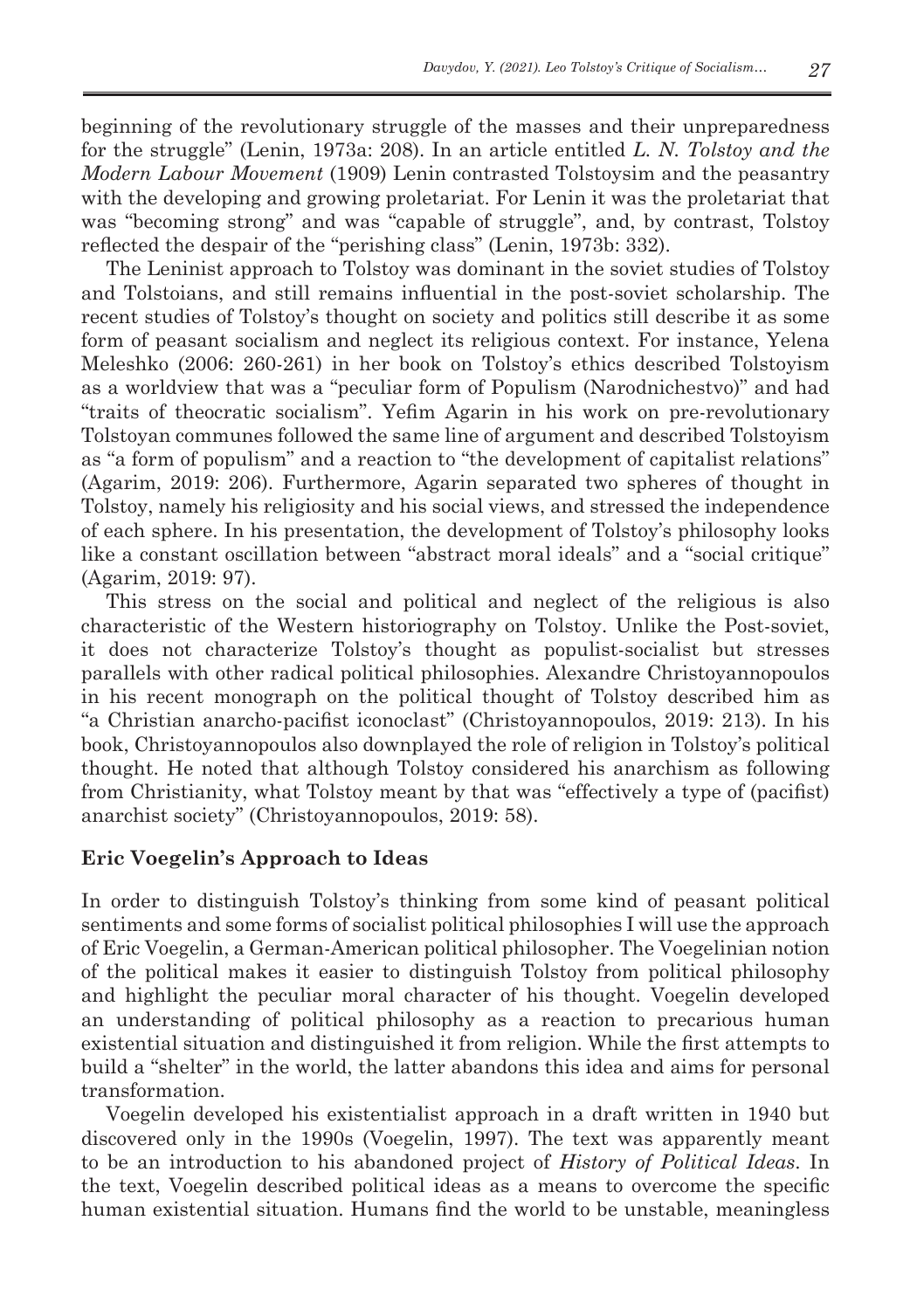and undermining their existence. To face that challenge, humans create some sort of a small copy of this world to protect themselves from the precariousness. In Voegelin's words, humans create "a cosmic analogy, a cosmion" which functions as a "shelter in which man may give to his life a semblance of meaning" (Voegelin, 1997: 225). Thus, political ideas for Voegelin are rationalizations of this shelter function of the "cosmion". The primary purpose of a political idea is not to describe the world but to create a new one, to create a small world or a cosmion in which humans can feel safe and find meaning. This creation becomes possible with the evocative power of language. Voegelin called this evocative act "magical" since in using the language there is a presumption that its terms refer to an objective reality. As Voegelin wrote, "the linguistic symbols [contained] in a system of political ideas, by calling a ruler and a people by name, call it into existence" (Voegelin, 1997: 228).

Voegelin contrasted political ideas with a religious or apolitical view. Religion also deals with the problem of precarious human existence but considers attempts to build an earthly cosmion as futile. It does not see the meaning in the worldly life itself but perceives it as a preparation for the existence beyond this world. Instead of attempting to create meaningful structures like political cosmions in the finite world religion aims at the infinite absolute meaning. "In the organization of the personal life", Voegelin wrote, "this belief may lead to the ideas of hard work, poverty, celibacy, silence, and prayer, in community or even in solitude" (Voegelin, 1997: 227).

In the context of this religious view, political cosmion becomes for Voegelin an experiment "to overcome the essential incompleteness and relativity of human life by means of an image of divine completeness and absoluteness" (Voegelin, 1997: 227). What becomes central for a political idea is the way it solves this conflict between relativity and absoluteness, finite and infinite. Voegelin brought examples of such solutions in polytheism presenting a king as God's representative, atheist theories deifying finite groups like nation or class and totalitarianism trying to eliminate apolitical experience altogether. (Voegelin, 1997: 227).

## **The Development of Tolstoy's Religious Ideas**

If we look at Tolstoy's life and thought from Voegelin's perspective, we will find that Tolstoy was dealing with the same problem of meaning and the relation between finite and infinite. However, his solution to the problem was never political but religious and rather anti-political. To put it in Voegelin's terms, Tolstoy's solution was not to create a "cosmion" but to unite with the cosmos by retreating from artificial human forms of society, politics and knowledge. In the following part of the paper, I will describe the development of Tolstoy's thought with a specific emphasis on his critical attitude to society, politics, and science.

Tolstoy attributed his shift to religion to the late 1870s and described his life before that as "nihilist" and "atheist". However, even before the shift, one can find examples of Tolstoy's religiosity. As Andrey Zorin noted, Tolstoy's diary provides us with a different picture in which young Tolstoy was constantly "calling on the Lord for help and dreamed of believing for real" (Zorin, 2020: 58). It is the very opening of Tolstoy's diary, Zorin noted, that contained the scheme of his future life struggles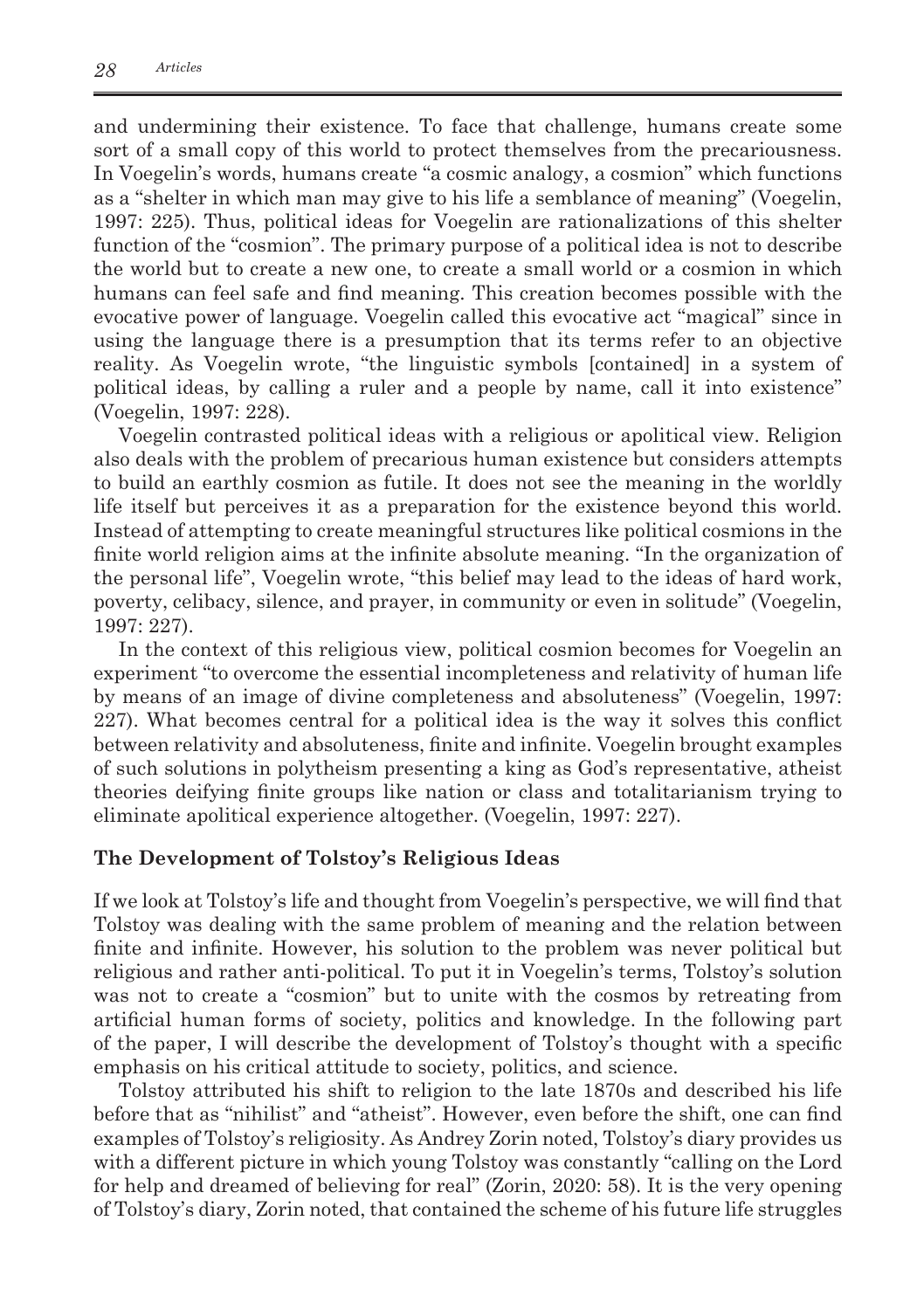(Zorin, 2020: 10). While studying at Kazan University, Tolstoy visited brothels, and as the result of one visit, he contracted gonorrhea and was duly hospitalized. After six days in the hospital, he began his diary with praise of individual natural reason that can be a cure for external social influences causing disorder in the life of noble young people. Already in the beginning of Tolstoy's diary, one can see his tendency to oppose social norms to absolute reason. To put it in Voegelin's terms, early Tolstoyan thinking was not directed to active social life and creation of the "cosmion" but was rather centered on the idea of personal transformation through the unification with the cosmos.

Let a man withdraw from society; let him retreat into himself, and his reason will soon cast aside the spectacles which showed him everything in a distorted form, and his view of things will become so clear that he will be quite unable to understand how he had not seen it all before. Let reason do its work, and it will illuminate to you your destiny and will give you rules with which you can confidently enter society. Everything that is consistent with the primary ability of man – the reason, will be equally consistent with everything that exists; the reason of an individual is a part of everything that exists, and a part cannot upset the order of the whole. The whole can kill a part. – For this, shape your reason so that it is consistent with the whole, with the source of everything, and not with the part, with the society of people; then your mind will merge into one with this whole, and then society, as a part, will not have an impact on you. (Leo Tolstoy, 1928–1958a: 3-4)

The opposition between reason and society became even more dramatic for Tolstoy after his trip to Paris in 1857, where he witnessed an execution. In his letter to his friend Vasiliy Botkin, he wrote about this shocking experience and stressed a sharp divide between morality and politics.

The law of man – rubbish! The truth is that the state is a conspiracy not only for exploitation, but chiefly to corrupt its citizens. But all the same states exist, and moreover in this imperfect form. And they cannot pass from this system into socialism. (...) For my part, I can only see in all this repulsive lie what is loathsome, evil, and I do not want to, and cannot, sort out where there is more and where there is less. I understand moral laws, the laws of morality and religion, binding on no one, that lead people forward and promise a harmonious future; I feel the laws of art which always bring happiness; but the laws of politics constitute for me such an awful lie that I cannot see in them a better or worse. All this is what I felt, understood, and recognized today. And this recognition at least to some extent relieves the burden of the impression for me. (...) From this day forward I will not only never go to see such a thing again, but I will never serve any government anywhere. (Tolstoy, 1928–1958b: 168)

It was during the late 1870s that Tolstoy's religious tendencies became stronger. At that time he experienced the most severe existential crisis which made him look for the answer in religion. As Tolstoy later wrote his *Confession* (1882) he simply could not answer why he was doing anything at all.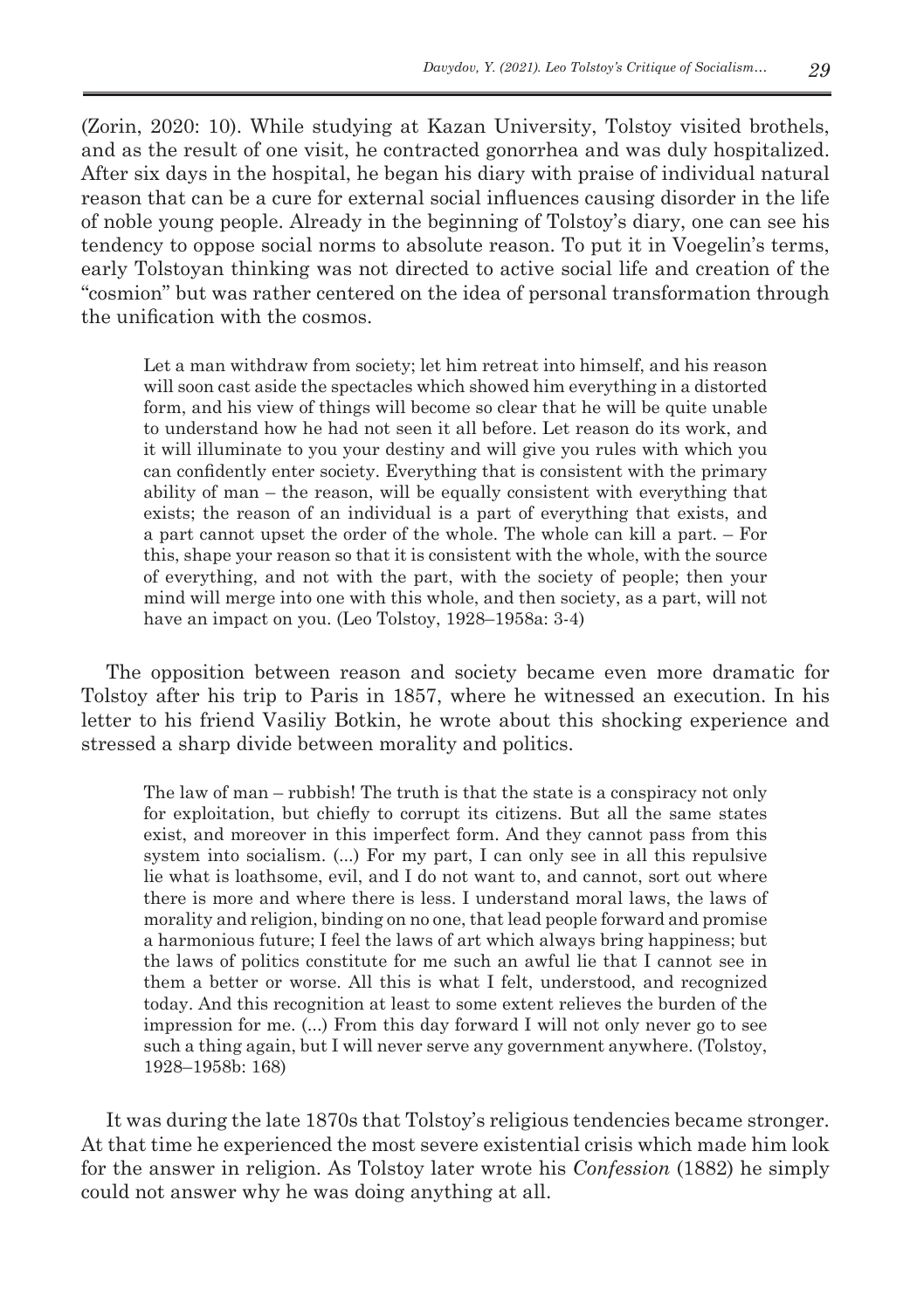I could not attach a rational meaning to a single act in my entire life. The only thing that amazed me was how I had failed to realize this in the very beginning. All this had been common knowledge for so long. If not today, then tomorrow sickness and death will come (indeed, they were already approaching) to everyone, to me, and nothing will remain except the stench and the worms. My deeds, whatever they may be, will be forgotten sooner or later, and I myself will be no more. Why, then, do anything? How can anyone fail to see this and live? That's what is amazing! It is possible to live only as long as life intoxicates us; once we are sober we cannot help seeing that it is all a delusion, a stupid delusion! Nor is there anything funny or witty about it; it is only cruel and stupid. (Tolstoy, 1928–1958c: 13)

Tolstoy was tempted to commit suicide but managed to overcome the temptation and tried to find the meaning in scientific discoveries, philosophical literature and discussions with his upper-class milieu. However, the answers he got did not satisfy him. As he wrote in *Confession*, what stroke him in science was that it simply "ignored the question of life" and its pronouncements were getting "more obscure and unappealing" exactly when it tried to deal with this question (Tolstoy, 1928–1958c: 18). Tolstoy came to the conclusion that the problem was that his attempts to find meaning in science were not in correspondence with the type of question he asked. As Tolstoy wrote, his question was "what is the timeless, extra-causal, non-spatial meaning of my life? And I answered the question: what is the temporal, causal and spatial significance of my life? " (Tolstoy, 1928–1958c: 33–34). In Tolstoy's view, the rational scientific inquiry did not include the relation between the finite and infinite and that is why it could not answer the question of meaning in life.

What could answer the question of meaning, Tolstoy realized, was the religious faith because it is based on the relation between finite and infinite (Tolstoy, 1928– 1958c: 34). Thus, Tolstoy had to accept that the answers given by faith – "however foolish and ugly they are" – in fact, provide the meaning on which millions of working people rely (Tolstoy, 1928–1958c: 34-35). As he further described, Tolstoy met with the Christians of his milieu but he did not find their way of living much different from his own and could not adopt their views. But when he drew his attention to the peasantry, he saw in their life the correspondence between faith and the way of life which he was looking for. The hard labor of the peasants and their endurance in the face of suffering pushed Tolstoy to believe that they have the faith which can save him:

I grew to love these people. The more I learned about the lives of those living and dead about whom I had read and heard, the more I loved them and the easier it became for me to live. I lived this way for about two years, and a profound transformation came over me, one that had been brewing in me for a long time and whose elements had always been a part of me. The life of our class, of the wealthy and the learned, was not only repulsive to me but had lost all meaning. The sum of our action and thinking, of our science and art, all of it struck me as the overindulgences of a spoiled child. I realized that meaning was not to be sought here. The actions of the laboring people, of those who create life, began to appear to me as the one true way. I realized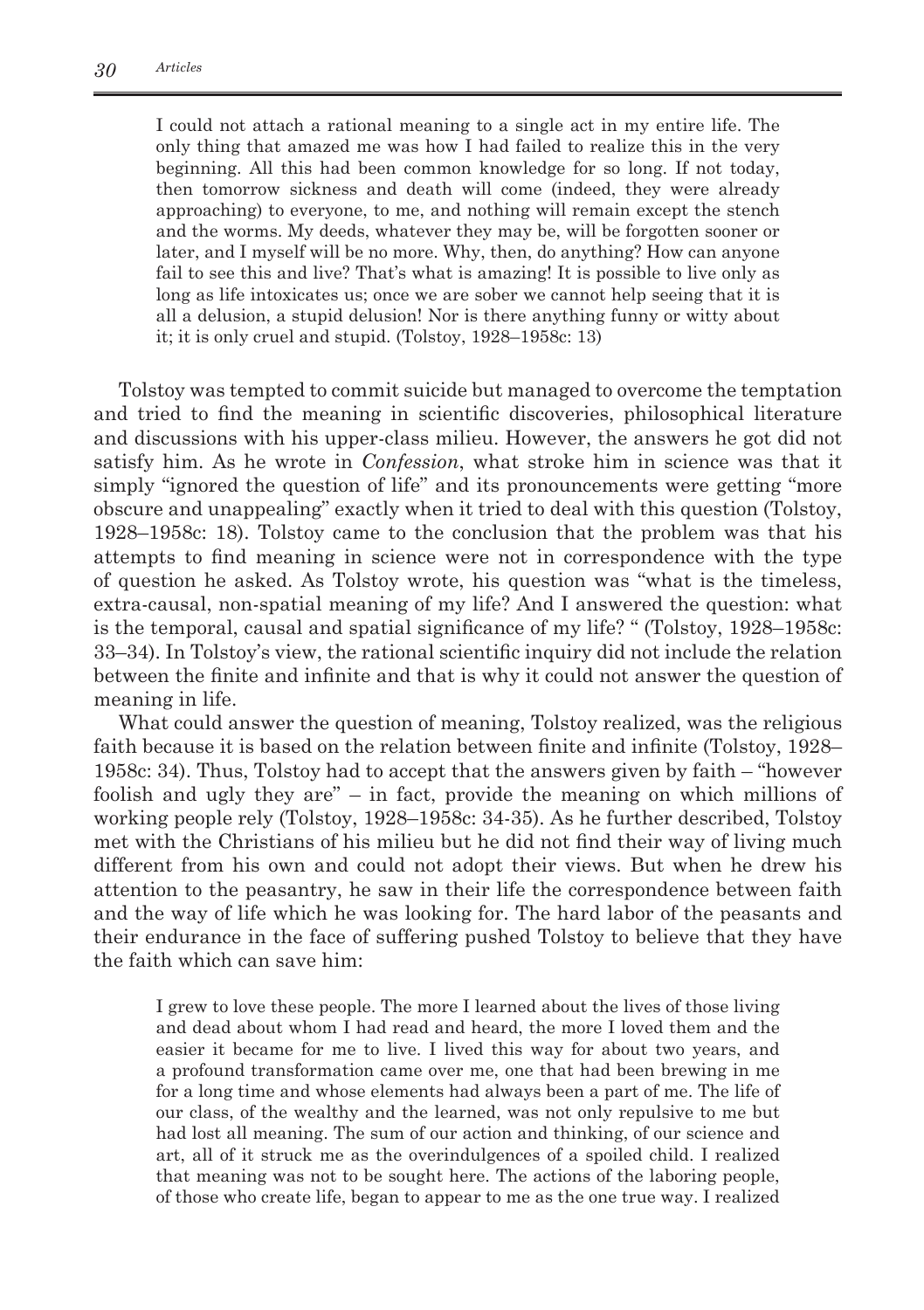that the meaning provided by this life was truth, and I embraced it. (Tolstoy, 1928–1958c: 40)

Although Tolstoy still had some unresolved doubts on religious faith, namely with the irrational rituals and dogmas, he decided to restrain himself, adopt Orthodoxy and observe all the rites and rituals following the example of the peasants. As he further wrote in *Confession*, every moment Tolstoy could not understand something in the faith he was blaming himself for it (Tolstoy, 1928–1958c: 53). However, there grew two questions in his mind which made him finally abandon the Orthodox faith, namely its relation to other religious denominations and its relation to war. Its conflictual stance towards people with different religious views and its praise of Russian military campaigns convinced Tolstoy that Orthodoxy has nothing to do with his view of Christianity. He abandoned it while claiming he was looking for faith as the "power of life" while Orthodox clerics were looking for "the best means to fulfil certain human responsibilities for the people" (Tolstoy, 1928–1958c: 55).

After some years of biblical studies, Tolstoy developed his own vision of Christianity and a critique of Russian Orthodoxy in his *What I Believe?* (1884). In the book, he described Christianity as primarily moral teaching which can give a foundation for people's behavior in daily life. The essence of Christian ethics in Tolstoy's view was expressed in the Sermon on the Mount, namely in the principle of non-violence. In Tolstoy's view, the church interpretation of Christianity as a religion of rituals and eschatology stripped off its ethical essence. Orthodoxy, in Tolstoy's view, shifted the inner struggle between the "animal" and "rational" life of each human person to the particular event of Adam's sin. Since everything was pre-determined by the original sin, Tolstoy stressed, Orthodoxy neglected any moral effort from an individual:

Our life here on earth, with all its joys, with all its charms, with all its struggles between light and darkness, the lives of all those who lived before, my own life with its inward struggles and consequent victories of reason, is not the true life, but a hopelessly spoiled, fallen life; the true life, the sinless life, according to this teaching, lies only in faith, i.e., in fancy, i.e., in madness. (Tolstoy, 1928–1958d: 376)

Tolstoy criticized Orthodoxy for that its ideal was in faith in some external forces that would bring salvation. Orthodoxy thus considered the moral law of Christ as impractical in real life. It looked at earthly human life as being fully dependent on external forces and impossible to change with human efforts. This kind of false outlook, Tolstoy argued, in fact, became the basis of philosophy and modern science. The latter also perceives the teaching of Christ as impractical and sees human life as being governed by scientific laws independent from human will:

The doctrine of Christ, as an improvement of human life by the rational efforts of man, is impracticable because Adam sinned and the world is full of evil, says religion. Philosophy says that Christ's doctrine is impracticable because certain laws, which are independent of the will of man, govern human life.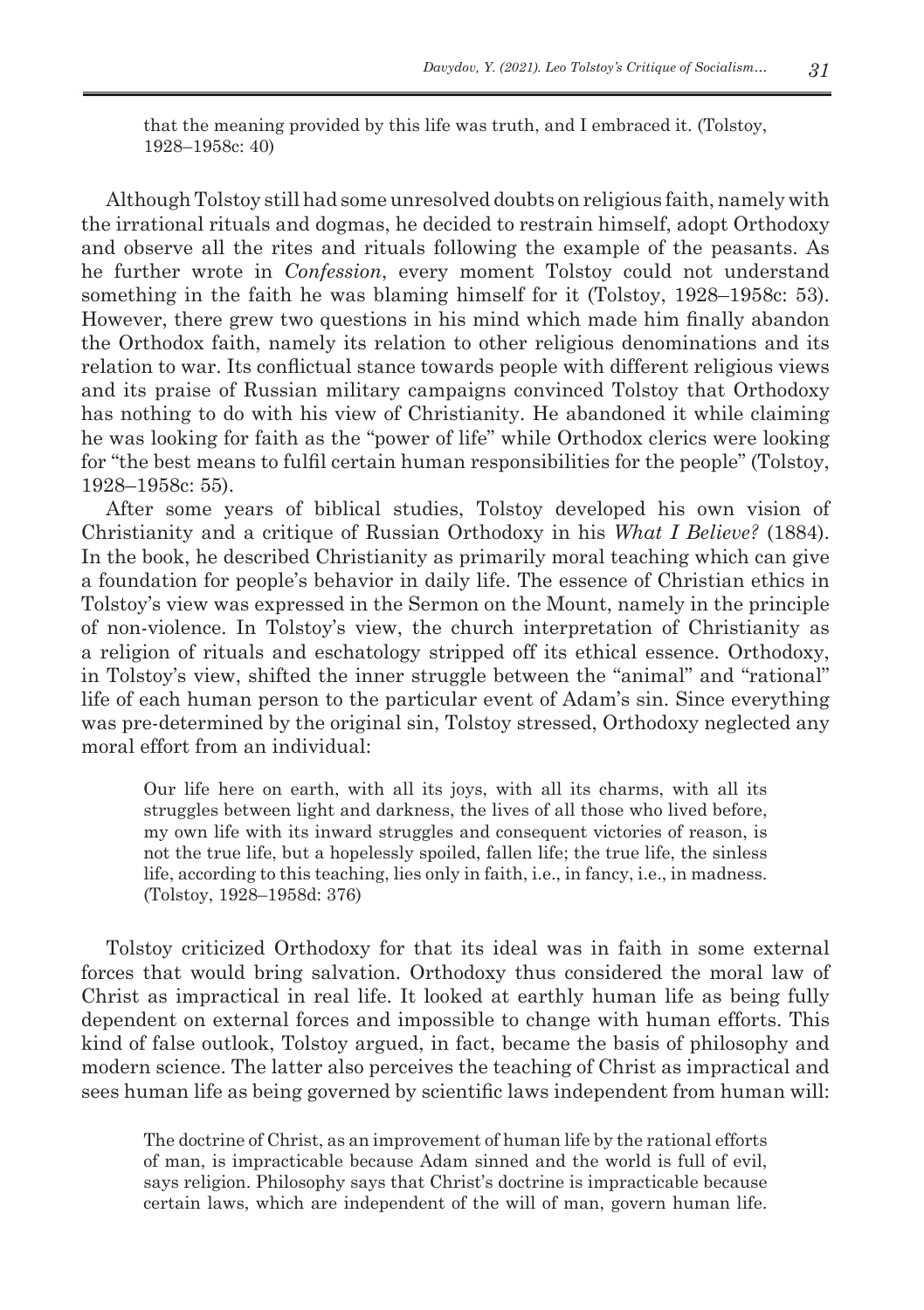Philosophy and science say, in other words, exactly the same as religion does in its dogmas of original sin and redemption. (Tolstoy, 1928–1958d: 378)

What was lost, Tolstoy stressed, due to that church teaching was the most important thing of all, namely the knowledge of how one should live and become better. Humans instead of using their own reason to find moral knowledge and have a better life began to use it for the knowledge of the external world. Humanity thus withdrew from its task of solving the conflict between reason and body. Tolstoy put it in a way that can remind one of Gnostic interpretations of the original sin myth:

It is only through the influence of this false teaching, engrained in the minds of our generations, that we can explain how it is, just like man spitted out that apple of knowledge of good and evil that he ate in the Paradise according to the scripture, that man has forgotten that his whole history is but an endeavor to solve the contradictions between his rational and animal nature. Instead, he began to use all his reason to search for the historical laws of only his animal nature. (Tolstoy, 1928–1958d: 379)

What Tolstoy opposed to this was the entire tradition of all world religions and philosophies. In his view, their purpose was to make human life better by using their reason. The teaching of Christ was of a similar kind, Tolstoy argued. The basis of all the Gospels was, in Tolstoy's view, the teaching on "the son of man". The latter he understood as "universal to all men striving after good and universal human reason, which enlightens man in his search" (Tolstoy, 1928–1958d: 379). The true Christian life, according to Tolstoy's interpretation, consisted in becoming more conscious of this "son of man", that was "light". Tolstoy described this rational essence or "light" as the means to unite with life in a way that reminds of his very first diary entry in which individual reason was a "part of the whole":

That which man acknowledges in himself as being free, is just what is born of the Eternal Being, of Him Whom we call God. This son of God in man, born of God, is what we must exalt in ourselves in order to obtain the true life. The human son is the begotten son of God (not singly-begotten). He who exalts in himself the son of God over all the rest that is in him, he who believes that life is in himself alone, will not find himself in contradiction/alienation with life. The contradiction/alienation only results from men not believing in the light that is in them; the light of which John the Evangelist speaks when he says, 'In him is life, and the life is the light of men.' (Tolstoy, 1928–1958d: 380)

According to Tolstoy, both the church interpretation of Christianity with its idea of original sin and science with its objective material laws did not acknowledge this light. Both of them were oriented to the external world and ignored the rational law of love and the inner "son of man" that must be exalted in us by our individual efforts. As Tolstoy put it, the believers search for the "nature of each person of the Trinity", while the "unbelievers" look for the "laws the infinitesimal particle of substance moves in the endless expanse of endless time" (Tolstoy, 1928–1958d: 381).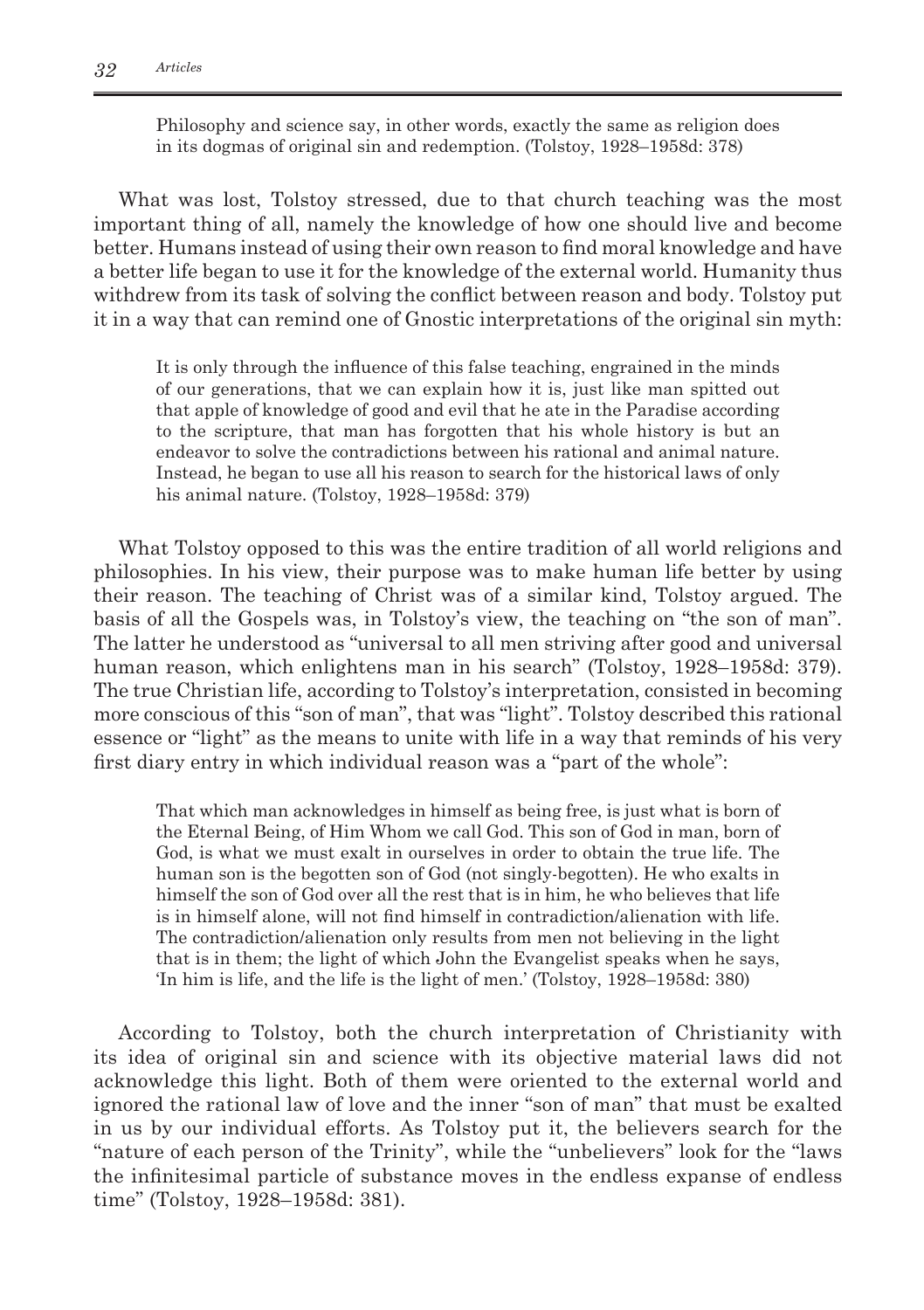## **Tolstoy's Critique of Socialism**

In the early 1880s, the polemics with Orthodoxy were at the center of Tolstoy's attention. He was mainly concerned with his critique of Orthodox theology and his own translation of the Gospels. In his *What I Believe?* (1884), Tolstoy mentions socialism only once. Although it is not yet clear whether he is positive about socialism or not, it is certain that he brought it to underline the obsolescence of Orthodoxy. He mentioned socialism among other modern ideas' guiding the world "which were in fact" parts of the same teaching which without knowing it, the church carried with it the teachings of Christ' (Tolstoy, 1928–1958d: 441).

Besides this one sentence, Tolstoy did not mention socialism in any of his religious or even social writings in the early 1880s. Tolstoy's first attempt to deal with social issues was a treatise entitled *What Then Must We Do* (1885–1886). It was a reflection of his shock from the urban poverty he saw during the Moscow Census in 1882. In trying to understand this problem Tolstoy had to deal with "political economy" and some socialist authors such as Marx, Lassalle and Proudhon.

Tolstoy did not find the answer to his question in "political economy" but instead he began to think of it as a justification of the existing order, namely the existing system of the division of labour. Tolstoy saw the roots of "political economy" in the interests of a new class of scientists and artists that did not belong to the clergy, the state, or the army. In Tolstoy's view, "political economy" served as a justification for exemption from toil for this new class. This justification, Tolstoy argued, was based on Auguste Comte's metaphor of society as an organism in which different parts naturally have to perform different types of labour.

If some people command and others obey, if some live in opulence and others in want, this occurs, not by the will of God, and not because the State is a form of the manifestation of personality, but because in societies as in organisms a division of labor occurs which is necessary for the life of the whole: some people in society perform the muscular work, others the brain work. (Tolstoy, 1928–1958e: 330)

This scientific justification, in his view, began to play the same role as the old theological and philosophical ideologies used to play. The role of political economy for Tolstoy consisted in the same assuring people in the necessity for organized violence and the necessity of sacrifices for it. If in Orthodox theology this imaginary being was God, in science it was society. The trick which Tolstoy saw in science was that it derived its laws not from individual conscience but from the observation of empirical reality. Therefore, Tolstoy concluded that political economy falsely directed the human mind to the observation of empirical facts instead of using one's reason. In Tolstoy's view, this positivist approach of science leads to demoralization:

How much more unjust and senseless will it be to compel millions of people to make sacrifices for an aim that is unintelligible, intangible, and often indubitably harmful, as is the case with military service and the payment of taxes. But according to science what appears to everyone an evil is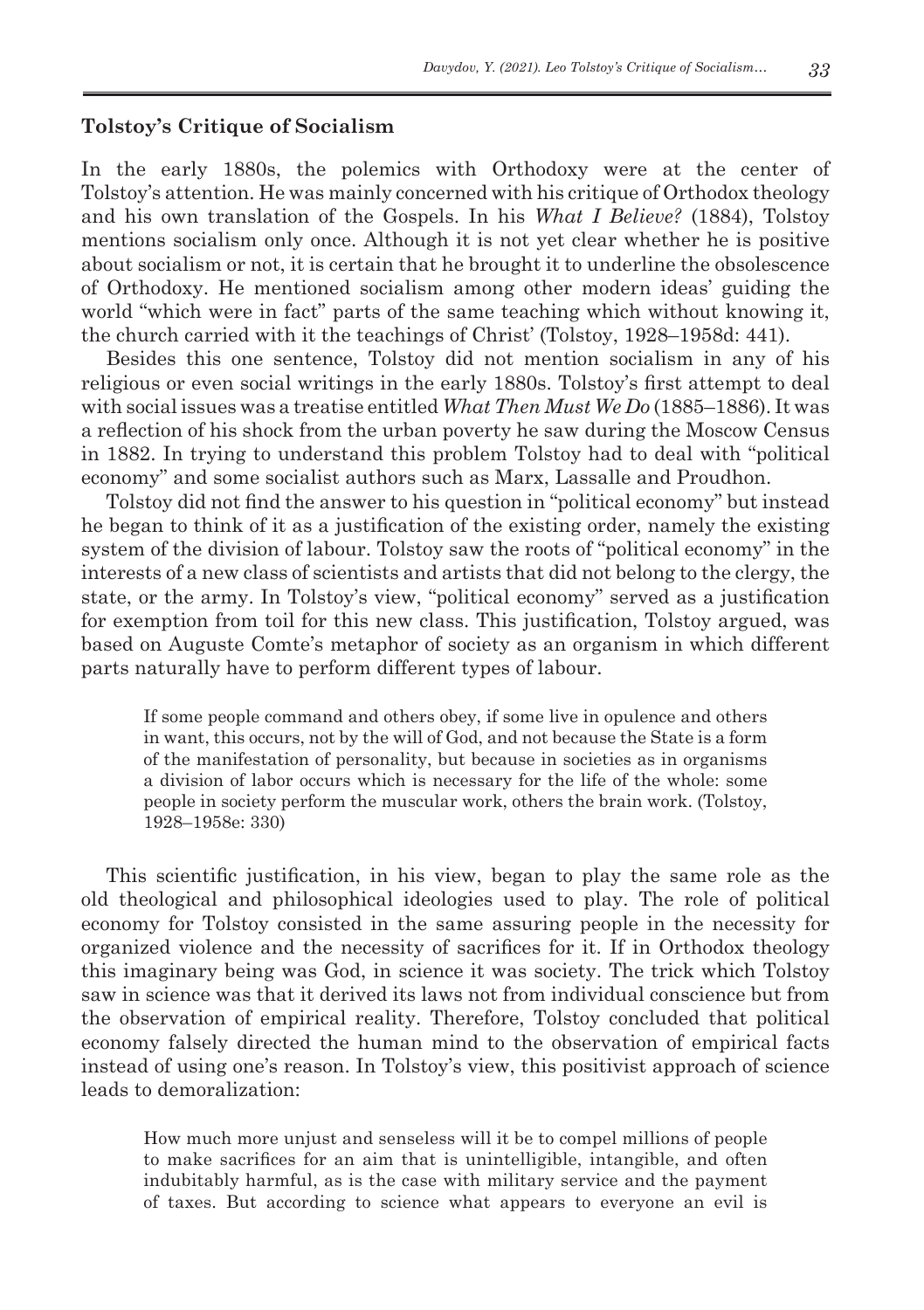a common good; it seems that there are people, a tiny minority, who alone know wherein the common good lies, and, though all the rest of the people consider this common good to be an evil, this minority, while compelling all the rest to do this evil, can consider this evil to be a common good. (Tolstoy, 1928–1958e: 288)

Tolstoy argued, even the mere observation of life contradicted the scientific theory of division of labour. Tolstoy brought an example of the Russian settlers' commune in which there was no division of labour but instead, all factors of production were parts of one process of labour. For Tolstoy, it was this condition of the Russian peasantry which was "natural and reasonable" (Tolstoy, 1928–1958e: 250). He contrasted this with the European society in which the division of labour was fully developed. The political economy, which relied on observation of European societies, claimed that this unnatural condition is in fact the law of production itself. Tolstoy argued that this condition was irrational since it contradicted the natural conditions of labour which consisted in that labourers cannot be without the land and the tools:

The conception of a labourer includes the conception· of the land on which he lives and of the tools he works with. If he did not live on the land and had no implements of labour he would not be a labourer. There never has been or could be a labourer without land or implements. (…) If a peasant has no land, horse, or scythe, or a shoemaker has no house, water, or awl, this means that someone has driven him off the land and taken from him, or cheated him out of, his scythe, cart, horse, or awl, but it does not mean that there can be an agricultural labourer without a plough, or a shoemaker without tools. (Tolstoy, 1928–1958e: 251)

In the treatise, Tolstoy came to the conclusion that the main reason for urban poverty in Russia was the state reforms of 1861 which deprived the peasants of land and put them under severe taxation. Tolstoy perceived this as the fundamental reason that peasants hire themselves in factories. For him, it was obvious that all work on other people's land and at the factories would simply stop if the government "tried the experiment of not collecting direct, indirect, and land taxes for a year" (Tolstoy, 1928–1958e: 281).

At the end of the treatise, Tolstoy proposed his own solution to deal with urban poverty. Tolstoy believed that it can be dealt with if the rich stop exploiting the working classes and begin to work for themselves. Tolstoy stressed that it is necessary not only for the personal well-being and moral good of the rich but for their very existence. Tolstoy urged his wealthy readers of the possible violent workers' revolution if they do not go to live among people and work with them.

The hatred and contempt of the oppressed masses are growing and the physical and moral forces of the wealthy classes are weakening; the deception on which everything depends is wearing out, and the wealthy classes have nothing to console themselves with in this deadly peril. To return to the old ways is impossible, to restore the ruined prestige is impossible; only one thing is left for those who do not wish to change their way of life, and that is to hope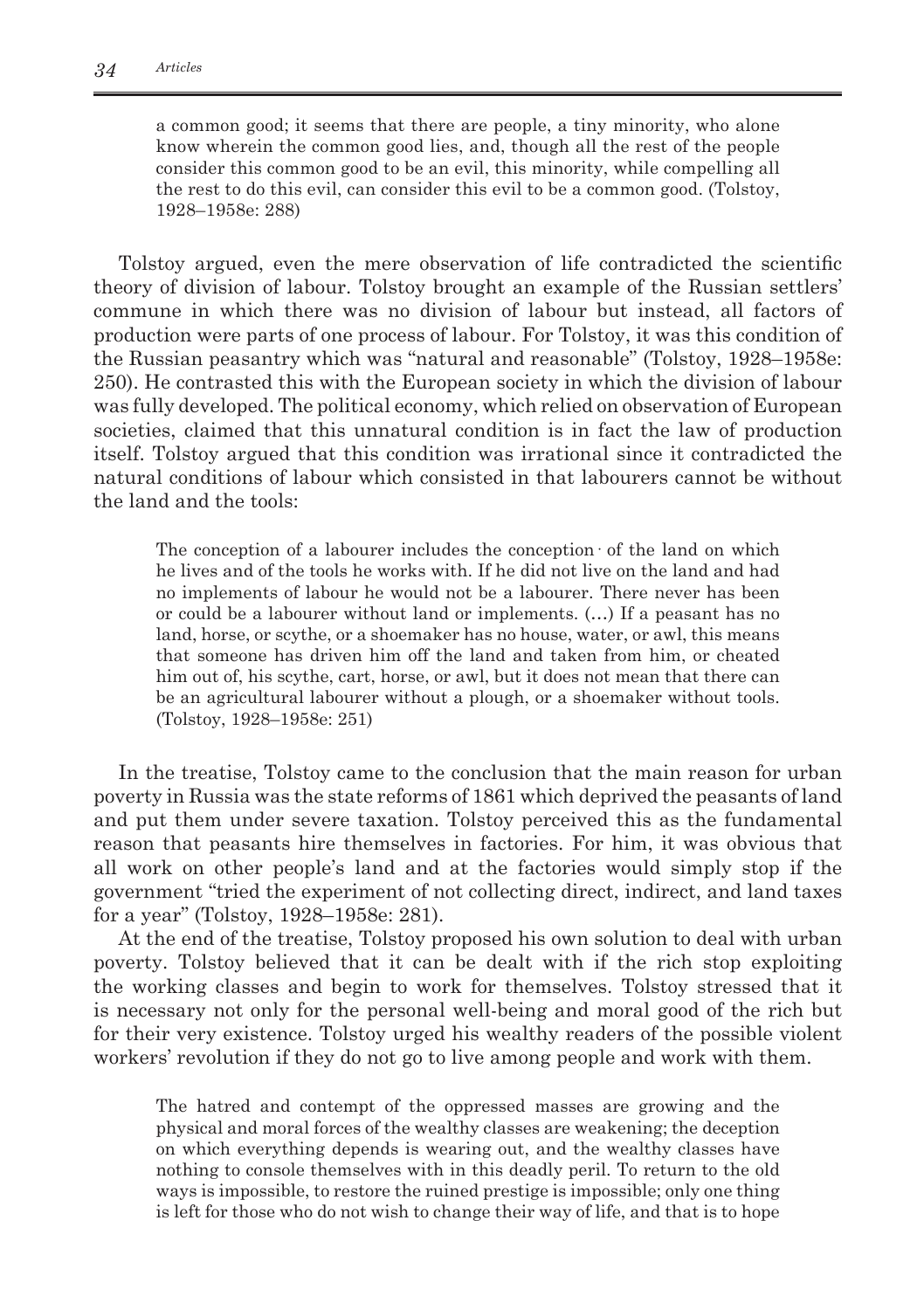that 'things will last my time' - after that let happen what may. That is what the blind crowd of the rich are doing, but the danger is ever growing and the terrible catastrophe draws nearer. The rich can avoid this danger only by changing their lives (Tolstoy, 1928–1958e: 394-395).

Tolstoy devoted special attention to socialism in his *Kingdom of God is Within You* (1893), a treatise aimed to apply his idea of non-violence idea to struggle with the state. Tolstoy began his discussion of socialism by comparing the socialist understanding of love to the Christian one. He argued that although socialism spoke about "the love for humanity", it lacked the necessary ideal foundation for it. Although socialists see a necessity of love for humanity, they, Tolstoy claimed, do not have an appropriate understanding of human nature for it. In Tolstoy's view, the type of love which socialists stand for is based on a "personal and social worldview" which cannot go "beyond the love to the state" (Tolstoy, 1928–1958f: 84).

Tolstoy claimed that love for humanity cannot be based on personal benefit but requires a different understanding of human nature. The latter Tolstoy claimed, can be found only in Christianity. In contradistinction to socialism, the Christian love for humanity does not arise from potential personal benefit but rather from the divine-human nature. He explained it by saying that for a Christian the essence of the soul is love and his good would be in "loving the beginning of everything – God, whom he recognizes as love in himself and therefore will love everyone and everything" (Tolstoy, 1928–1958f: 85). By contrast, socialists, in Tolstoy's presentation, thought of a personal benefit as a prime mover for the love for humanity.

Tolstoy's critique of socialism went beyond the level of philosophy and was concerned with political issues as well. Tolstoy's argument was that socialism could lead to dangerous outcomes for the freedom of the people. Namely, he asserted that all the political parties including socialists and communists would have to use violence for the materialization of their ideas and the maintenance of their power. He claimed that violence would be even strengthened because "in consequence of the struggle, the hatred of men toward one another will be intensified, and at the same time, new means of enslavement will be worked out and confirmed" (Tolstoy, 1928–1958f: 156).

Moreover, Tolstoy argued further, socialism could be dangerous not only because of the intensification of violence caused by the political turmoil but of its intention to intervene in the sphere of the economy. If the socialist struggles were successful, the private sphere would be usurped by the state so that "labour and rest, the domicile, the attire, the food of men will by degrees be determined and directed by the governments" (Tolstoy, 1928–1958f: 156).

Tolstoy criticized not only the possible outcomes of socialists' coming to power but the very means of liberation they proposed. These means seemed absurd to him since they did not suggest any change in individual personal behaviour:

These people advance the opinion that the amelioration of life, the bringing of the facts of life into harmony with the conscience, will come, not as the result of the personal efforts of individual men, but of itself as the result of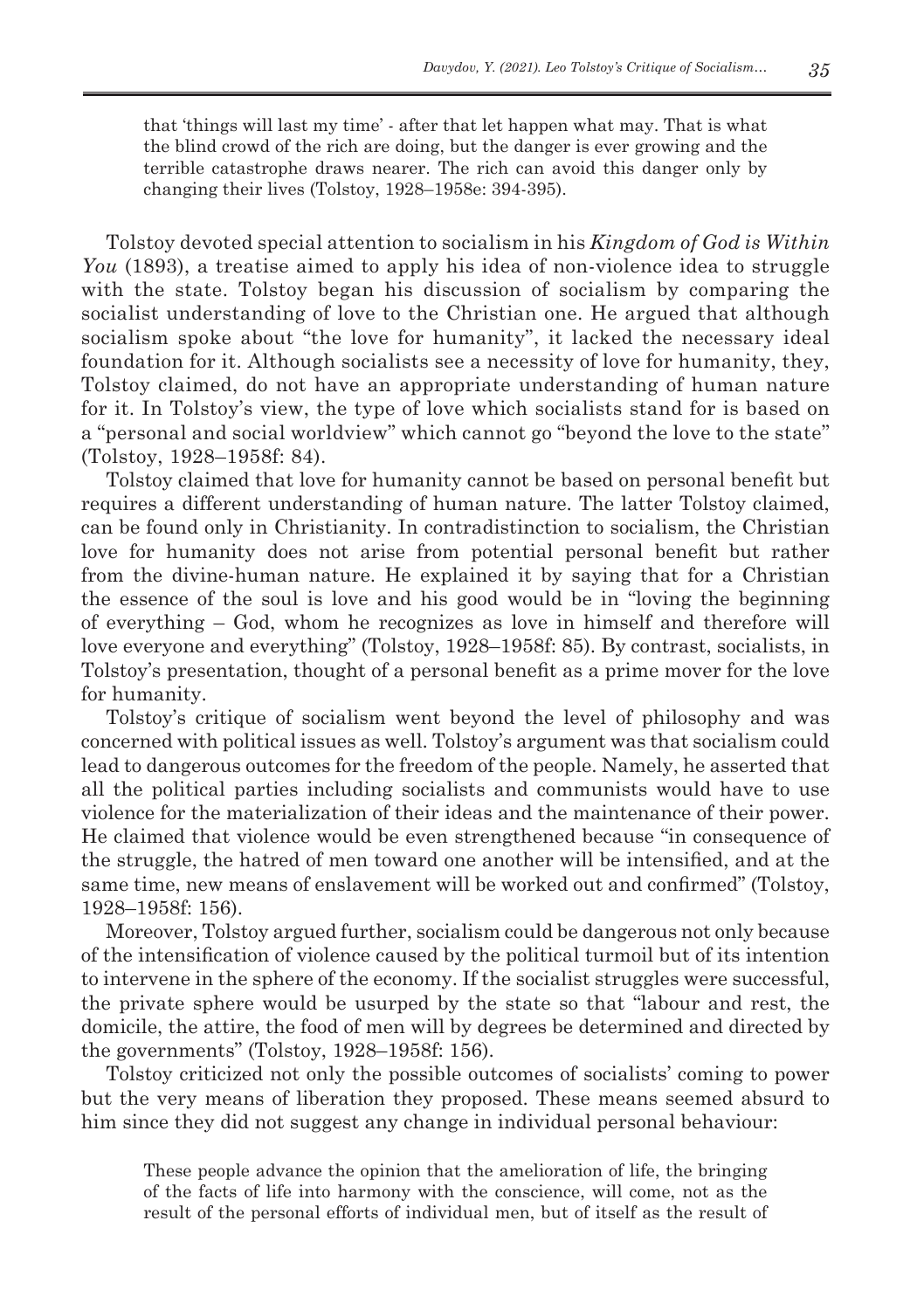a certain possible reconstruction of society affected in some way or other. The idea is promulgated that men ought not to walk on their own legs where they want and ought to go, but that a kind of floor under their feet will be moved somehow, so that on it they can reach where they ought to go without moving their own legs. And, therefore, all their efforts ought to be directed, not to going so far as their strength allows in the direction they ought to go, but to standing still and constructing such a floor. (Tolstoy, 1928–1958f: 171)

Tolstoy firmly believed that the betterment of life cannot result from the external change of circumstances or a violent transformation of society. In Tolstoy's mind, socialists while inventing common means of improvement of the situation continued to support the state structure. This, in Tolstoy's view, results only in "strengthening of the power, and consequently the intensification of the oppression" (Tolstoy, 1928–1958f: 171). True transformation, in his view, could result only from personal efforts of separate men to become better, and individual acts of non-participation in the state affairs. For Tolstoy, non-violence was a more efficient way to resist the state than socialist activism since it did not aim to change the state for the better but rather undermined and questioned its existence as such.

The socialists, communists, anarchists, with their bombs, riots, and revolutions, are by no means so terrible to the governments as these scattered people, who from various sides refuse to do military service — all of them on the basis of the same well-known teaching. Every government knows how and why to defend itself against revolutionists, and they have means for it, and so are not afraid of these external enemies. But what are the governments to do against those men who point out the uselessness, superfluity, and harmfulness of all governments, and do not struggle with them, but only have no use for them, get along without them, and do not wish to take part in them? (Tolstoy, 1928–1958f: 182)

There was no direct polemics between Tolstoy and Russian Marxists, but the Tolstoyan idea of non-violent resistance triggered alot of concerns from the Marxists. Tolstoyism was a political threat for them mainly because of its popularity among sectarians whom they perceived as the most conscious layer of the peasantry. At the second social-democratic party congress in 1903, a Marxist political emigrant Vladimir Bonch-Bruevich (1873–1955) stressed the need to address sectarians with Social-Democratic propaganda. He proposed to create a journal for them to spread social-democratic ideas and oppose Tolstoyism. As he put it in the report for the party congress, the journal was to oppose "anti-revolutionary propaganda of Tolstoyans" with their "foolish in Christ, noble newspaper" and "knock them out from their positions" (Bonch-Bruevich, 1973: 213). Although the party was positive at first but it refused to sponsor the journal after the fifth volume, as it soon proved to be not successful.

Certainly at that time the influence of Tolstoyism on the sectarian peasantry was not that important for Russian Marxists since they considered peasantry to be largely counter-revolutionary class. They were primarily preoccupied with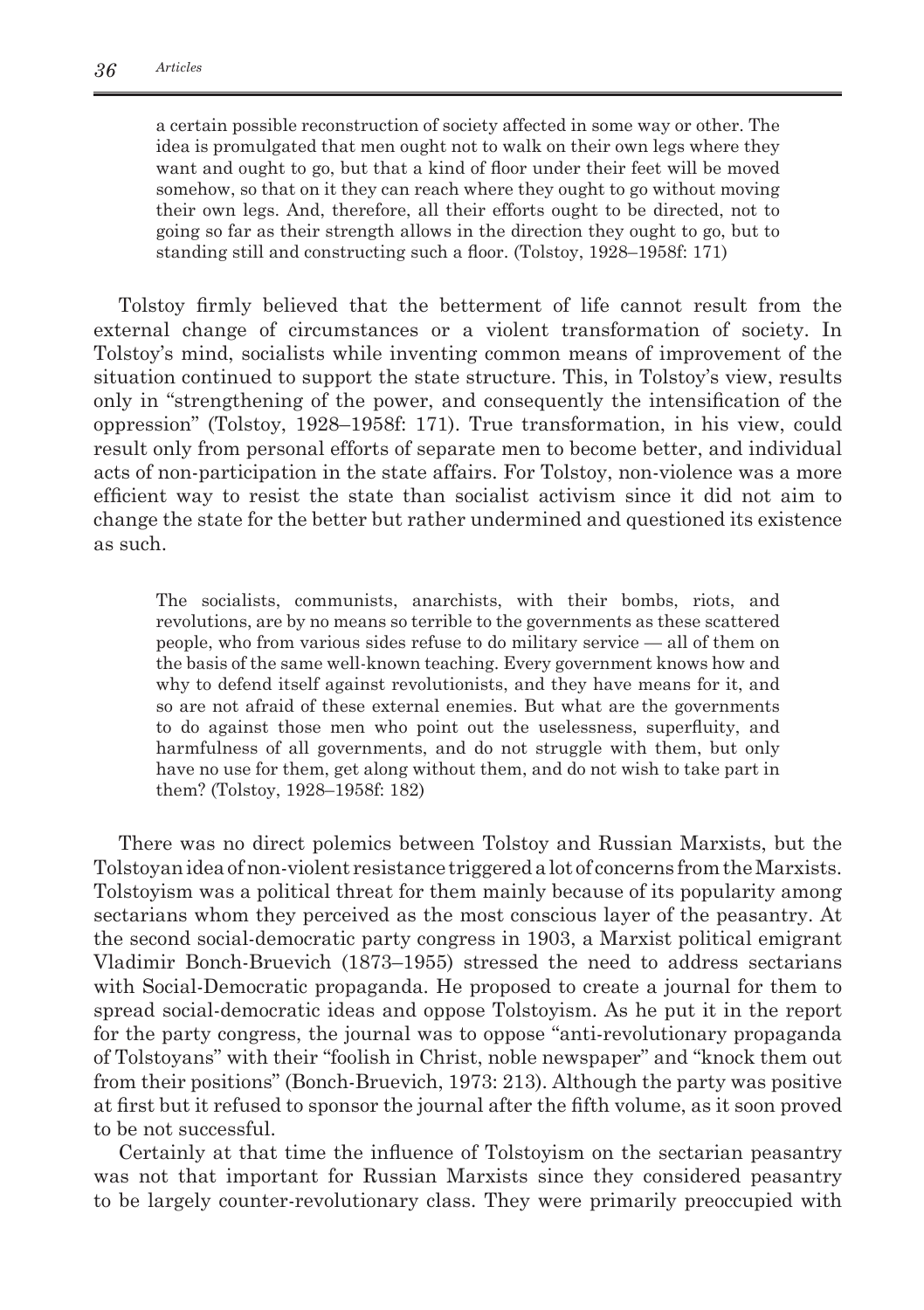gaining the minds of the proletariat which was hoped to be a hegemon in the future revolution. However, after an unsuccessful revolution of 1905-07 in which peasants played a huge role, Marxists became more interested in peasantry and Tolstoyism.

As it was already noted, Lenin thought that peasant sentiments were mirrored by late Tolstoy and his idea of non-violence. For Lenin it was exactly this "Tolstoyan" non-violent behaviour of peasants and soldiers which eventually proved to be "a most serious cause of the defeat of the first revolutionary campaign" (Lenin, 1973a: 208). But this Tolstoyan political behaviour, Lenin believed, would fade away with the development of economic conditions. As Lenin put it, the development would lead to the growth of the proletariat "which alone is capable of destroying the old world which Tolstoy hated" (Lenin, 1973c: 354). The success of the proletariat, however, fully depended on its ability to learn the lessons of political violence of the October and December 1905 militant uprisings. The latter, he believed, "must serve as a beacon" for "training up new generations of fighters" (Lenin, 1973d: 62).

For Russian Marxists Tolstoyan non-violence reflected not only the economic and political backwardness of the masses but also the gloomy state of intelligentsia. After the failed revolution of 1905-07 many intelligentsia members became disappointed with the very idea of revolution and withdrew from activism to the realm of private life. In the view of Russian Marxists, Tolstoyism was an embodiment of weakness in thought and intelligentsia individualism. In order to restore the revolutionary forces of intelligentsia they used the ideas and ideals of the 1870s, the golden age of intelligentsia activism.

Maxim Gorky in his essay *Destruction of the Individual* (1908) compared postrevolutionary intelligentsia's betrayal of socialism and its retreat to individualism with Tolstoyan ideas of self-development that emerged after the failure of revolutionary struggle in the 1870s. What could restore the forces of intelligentsia, Gorky claimed, was the idea of socialism. He believed socialism was the only idea that could enforce intelligentsia and heel its individualism. The political activism of the 1870s for Gorky was exactly proof of such influence of socialism on intelligentsia:

The seventies stand before us as an undisputable evidence of that fact: it is only social idea that can uplift the random fact of individual human being to the level of historical necessity, it is only social idea that poeticizes individual being and by charging one with collective energy gives a deep and creative meaning to individual being. (Gorky, 1997: 66)

Gorky contrasted how socialism brought transformation of intelligentsia into a "militant type" of the 1870s with the psychological corruption of intelligentsia under the influence of individualism in Tolstoyan agrarian colonies of the 1880s:

The drama of these colonies appeared after their very creation: as soon as the group of seeking for 'simple-living' began to 'settle on the land' – the painful hysterical feeling of 'self' and I would erupt with green fire in all of them. The people behaved as if their skin was stripped off, their nerves were out and each interaction with one another would cause unbearable bodily pain.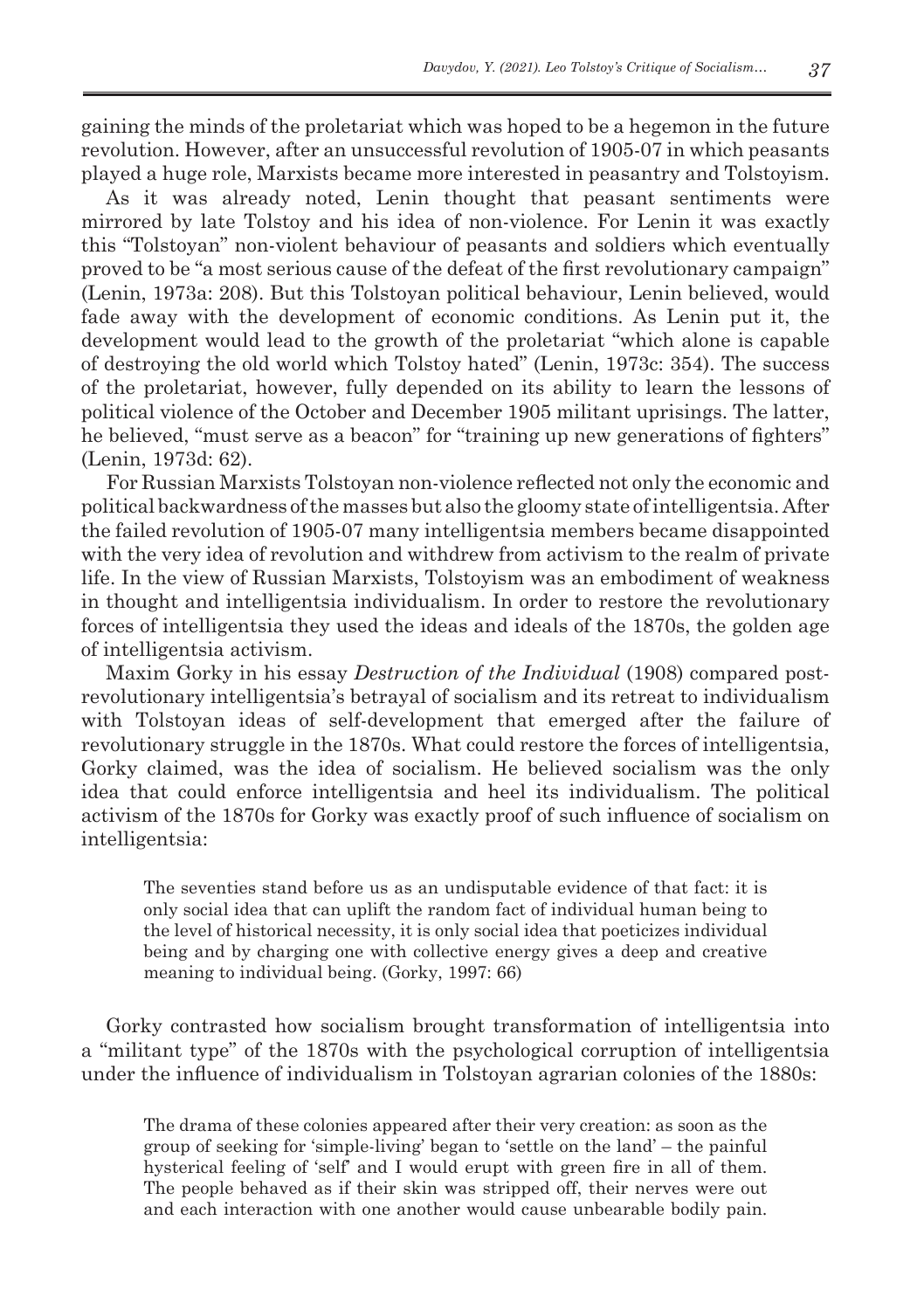'Self-development' took the form of cannibalism – by promoting some kind of morality people were in fact eating each other. (…) In several months physically healthy people turned into neurotics and being mentally broken they would break up keeping more or less open disdain to each other. (Gorky, 1997: 72)

Tolstoyism for Russian Marxists was not only an example the corruption of intelligentsia's psychology but also a sign of weakness in their thinking. Georgiy Plekhanov in his article *Karl Marx and Leo Tolstoy* (1911) criticized socialist sympathizers of Tolstoy and tried to bring a sharp division between Marx and Tolstoy. Plekhanov characterized Tolstoy's thinking as "metaphysical" which means he took things as absolute stable opposite entities. For Plekhanov, Tolstoy's abandonment of violence as a method of struggle for the good is an example of "metaphysical thinking" which "perceives the relative concepts of the evil and the good as absolute" (Plekhanov, 1952: 407). Plekhanov opposed Tolstoy's view of Nicolai Chernyshevski, a Russian revolutionary democrat of the late 19th century. For Plekhanov, it was Chernyshevski's dialectical thought which treated violence as not some kind of an abstract evil but defined its meaning basing on concrete circumstances. In Plekhanov's view, Chernyshevski, if there were no censorship restrictions, could have said that there are cases in which "revolutionary violence directed against the archaic order is the most beneficent event in people's history" (Plekhanov, 1952: 409).

## **Conclusion**

In contrast to the image of Tolstoy as a peasant-socialist, the analysis of his socio-political views in the context of his religiosity showed that he was primarily a moral thinker. The analysis based on existentialist framework of Eric Voegelin shows that Tolstoy's thinking was not a reflection of the peasant condition or some form of political philosophy. His philosophy was rooted in his personal experience and was preoccupied with problems of meaning and absolute. Unlike political philosophers, Tolstoy never aimed to solve the problem of human existence with the political transformation of the world. Instead of creating a cosmion, Tolstoy aimed to unite with the cosmos through his individual reason and moral law. Even before his conversion, he was highly skeptical about society, politics and existing forms of knowledge. In his interpretation of Christianity, Tolstoy developed his own solution to the problem of meaning which lay in the growth of reason as a part of divine nature in all human beings. He criticized Orthodoxy since it did not require the growth of moral reason and put emphasis on eschatology.

Tolstoy made his first attempt to deal with socialism when he began to write a treatise on the problem of urban poverty. In it, he did not discuss socialism itself but gave a vehement critique of "political economy" which included socialist authors, such as Marx and Proudhon. Tolstoy compared the political economy to Orthodox theology since it was looking for social laws but did not provide rational and moral guidance in how people should live. In his mind, political economy served to justify the system of division of labour and did not give answers on the betterment of society. It was morality Tolstoy believed to be the solution to social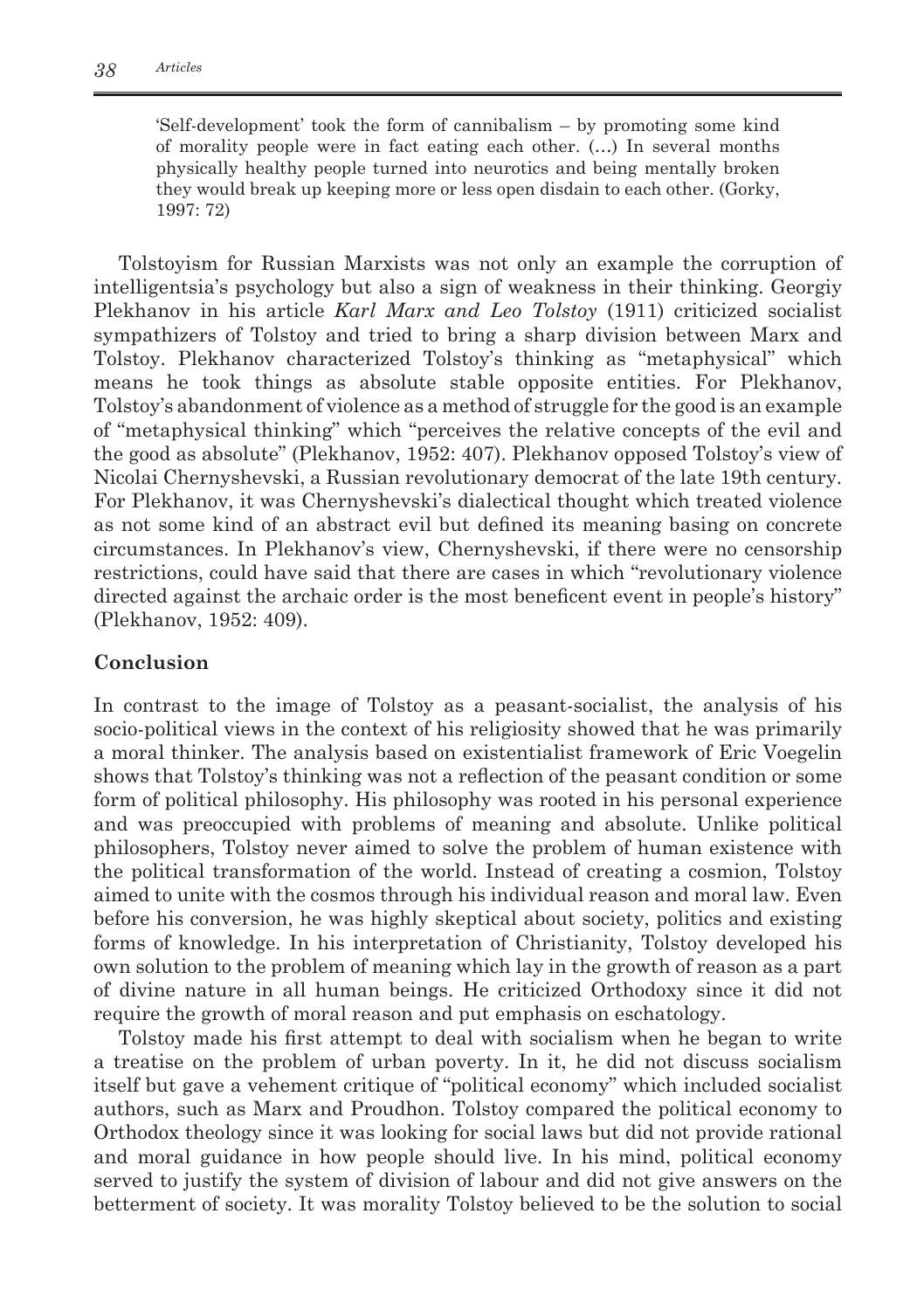problems. The latter, Tolstoy claimed, cannot be solved by people striving to better their material condition and use state violence for that. Only once the people withdraw from caring about their bodies and start living according to the moral law of non-violence, the social problems will be solved.

# **Bibliography**

#### *Primary sources:*

- Tolstoy, L. (1928–1958a). Diary 1847–1854. In L. Tolstoy, *Polnoe sobranie sochinenii, Vol. 46* (pp. 1–242). Moscow: Khudozhestvennaya Literatura.
- Tolstoy, L. (1928–1958b). Pis'mo V.P. Botkinu (1856) [A Letter to V.P. Botkin]. In L. Tolstoy, *Polnoe sobranie sochinenii*, *Vol. 60* (pp. 167–169). Moscow: Khudozhestvennaya Literatura.
- Tolstoy, L. (1928–1958c). Ispoved' (1882) [Confession]. In L. Tolstoy, *Polnoe sobranie sochinenii, Vol. 23* (pp. 1–59). Moscow: Khudozhestvennaya Literatura.
- Tolstoy, L. (1928–1958d). V chem moya vera? (1884) [What I Believe?]. In L. Tolstoy, *Polnoe sobranie sochinenii, Vol. 23* (pp. 304–468). Moscow: Khudozhestvennaya Literatura.
- Tolstoy, L. (1928–1958e). Tak chto zhe nam delat'? (1885–1886) [What Then Must We Do?]. In L. Tolstoy, *Polnoe sobranie sochinenii, Vol. 25* (pp. 182–411). Moscow: Khudozhestvennaya Literatura.
- Tolstoy, L. (1928–1958f). Tsarstvo bozhie vnutri vas (1891) [Kingdom of God Is within You]. In L. Tolstoy, *Polnoe sobranie sochinenii*, *Vol. 28* (pp. 1–293). Moscow: Khudozhestvennaya Literatura.

## *Literature:*

- Agarin, Y. (2019). *Trudami Ruk Svoikh: Tolstovskiye Zemledel'cheskiye Kolonii v Dorevolyutsionnoi Rossii* [By the Labor of Their Hands: Tolstoy Land Agricultural Colonies in Pre-revolutionary Russia]. Мoscow: Common Place.
- Asmus, V. (1957). Religiozno-filosofskie traktaty L. N. Tolstogo [Religious-Philosophical Treatises of Leo Tolstoy]. In L. Tolstoy, *Polnoe sobranie socinenii, Vol. 23* (pp. iv–xxxi). Moscow: Khudozhestvennaya Literatura.
- Bonch-Bruevich, V. (1973). Raskol I Sektantstvo v Rossii (1904) [A Schism and Sectarianism in Russia]. In V. Bonch-Bruevich, *Izbrannye Ateisticheskie Proizvedeniya* (pp. 173–213). Moscow: Mysl'.
- Christoyannopoulos, A. (2019). *Tolstoy's Political Thought: Christian Anarcho-Pacifist Iconoclasm Then and Now.* New York: Routledge.
- Gorky, M. (1997). Razrushenie Lichnosti (1908) [Destruction of the Individual]. In Y. V. Zobnin (Ed.), *Maxim Gorky: Pro et Contra* (pp. 49–94). Saint-Petersburg: **RKHGI**
- Lenin, V. (1973). Leo Tolstoy as the Mirror of the Russian Revolution (1908). In V. Lenin, *Collected Works, Vol. 15* (pp. 202–209). Moscow: Progress Publishers.
- Lenin, V. (1973). L. N. Tolstoy and the Modern Labour Movement (1910). In V. Lenin, *Collected Works, Vol. 16* (pp. 330–332). Moscow: Progress Publishers.
- Lenin, V. (1973). Tolstoy and the Proletarian Struggle (1910). In V. Lenin, *Collected Works, Vol. 16* (pp. 353–354). Moscow: Progress Publishers.
- Lenin, V. (1973). The Assessment of the Russian Revolution (1908). In V. Lenin, *Collected Works, Vol. 15* (pp. 50–62). Moscow: Progress Publishers.
- Lunacharsky, A. (1963). K predstoyashchemu chestvovaniyu L. N. Tolstogo (1928) [For the Upcoming Honoring of Leo Tolstoy]. In A. Lunacharsky, *Sobranie Sochineniy*, *Vol. 1* (pp. 106–107). Moscow: Khudozhestvennaya Literatura.